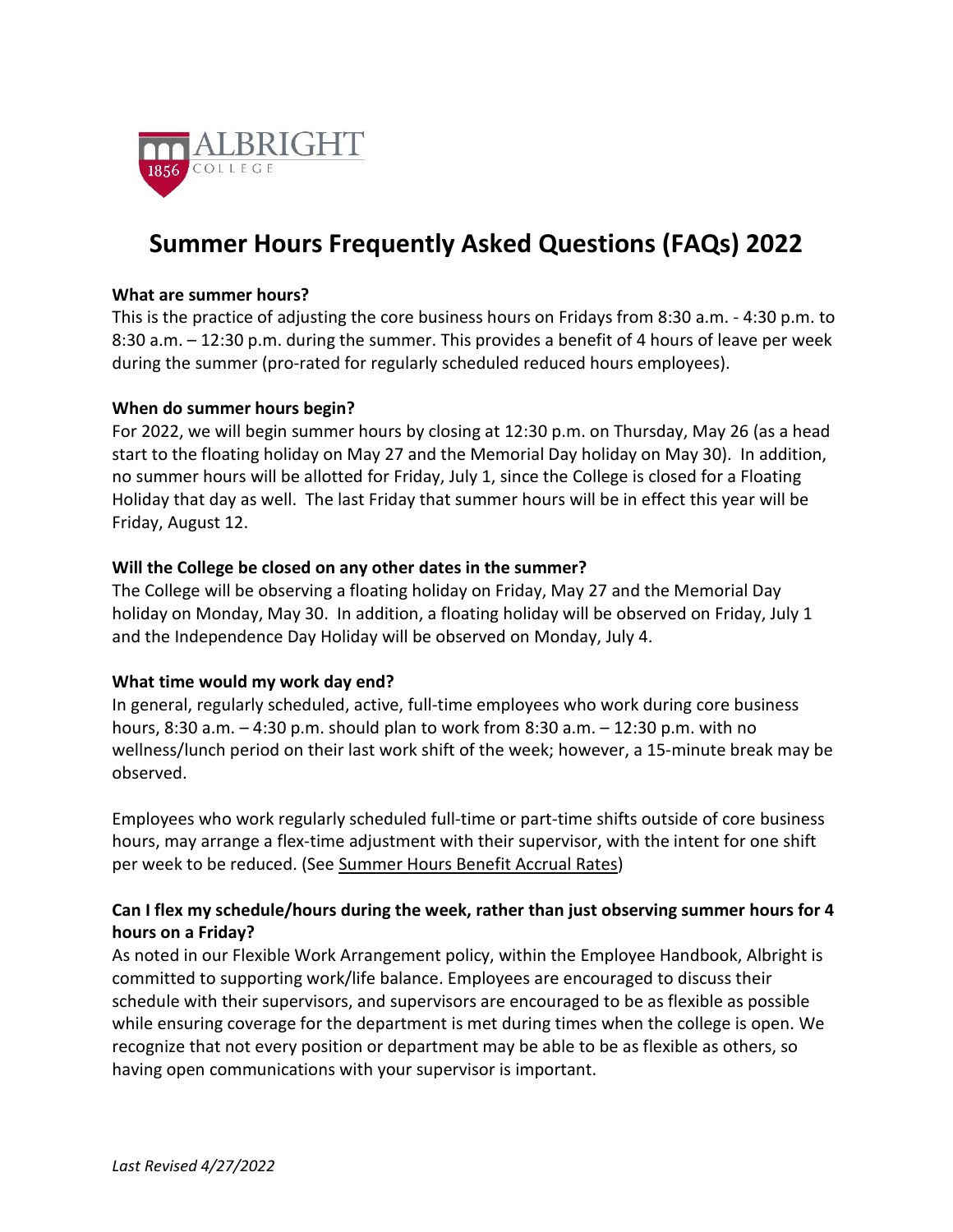# **What if I work part-time, but my schedule is a full 8-hour shift on a Friday – can I leave at 12:30 p.m.?**

Depending on your pro-rated summer hours benefit accrual rate, you should reduce your last work shift by the amount of pro-rated hours you receive. For example, if you work 3, 8-hour days (during core business hours), you qualify for a weekly summer hours benefit of 2.5 hours. In this example, you would leave work at 2:00 p.m. on your last scheduled work shift for the week. If you normally work a full shift on a Friday and would prefer to leave work at 12:30 p.m., you may discuss a flexible work schedule arrangement with your supervisor (i.e. work 9 hours 2 days, and come into work 30 minutes early on Friday).

# **Do these hours apply to everyone, in all departments?**

The College and many departments essentially are open 24/7. In order to accommodate those who cannot observe adjusted business hours on Fridays during the summer, flex-time adjustments can be scheduled with the supervisor to use this benefit.

# **How do I know how many hours I have available to use as "summer hours" for my paid time off as a non-exempt employee?**

All active, non-exempt, regularly scheduled employees will receive a deposit of hours equal to the benefit of adjusted core business hours for the entire summer. Part-time, non-exempt, employees, that are regularly scheduled to work 20 or more hours per week, will receive a prorated deposit of hours based on the accrual table (see [Summer Hours Benefit Accrual Rates\)](#page-2-0). This deposit of paid leave, called "summer hours," will be added to the Dayforce system.

# **How do I know how many hours I have available to use as "summer hours" for my paid time off as an exempt employee?**

All active, exempt employees, that are regularly scheduled to work 20 or more hours per week, may use summer hours as described for non-exempt employees; however, a deposit of hours will not be shown within Dayforce and there is no need to submit time away from work requests.

Employees that normally work less than 40 hours per week can refer to the [Summer Hours](#page-2-0)  [Benefit Accrual Rates.](#page-2-0)

# **Can every office take advantage of this benefit?**

We would like as many people as possible to benefit from summer hours in order to enhance work/life balance. Each divisional vice president has the authority to approve flexible adaptations to this summer schedule, while honoring the intent to reduce the weekly summer work obligation of all regularly scheduled employees.

#### **How will summer hours be tracked?**

The College and many departments essentially are open 24/7; therefore, not every employee and every office can close at 12:30 p.m. on a Friday. For the summer of 2022, all regularly scheduled, full-time, non-exempt employees will receive a deposit of 44 "summer hours" in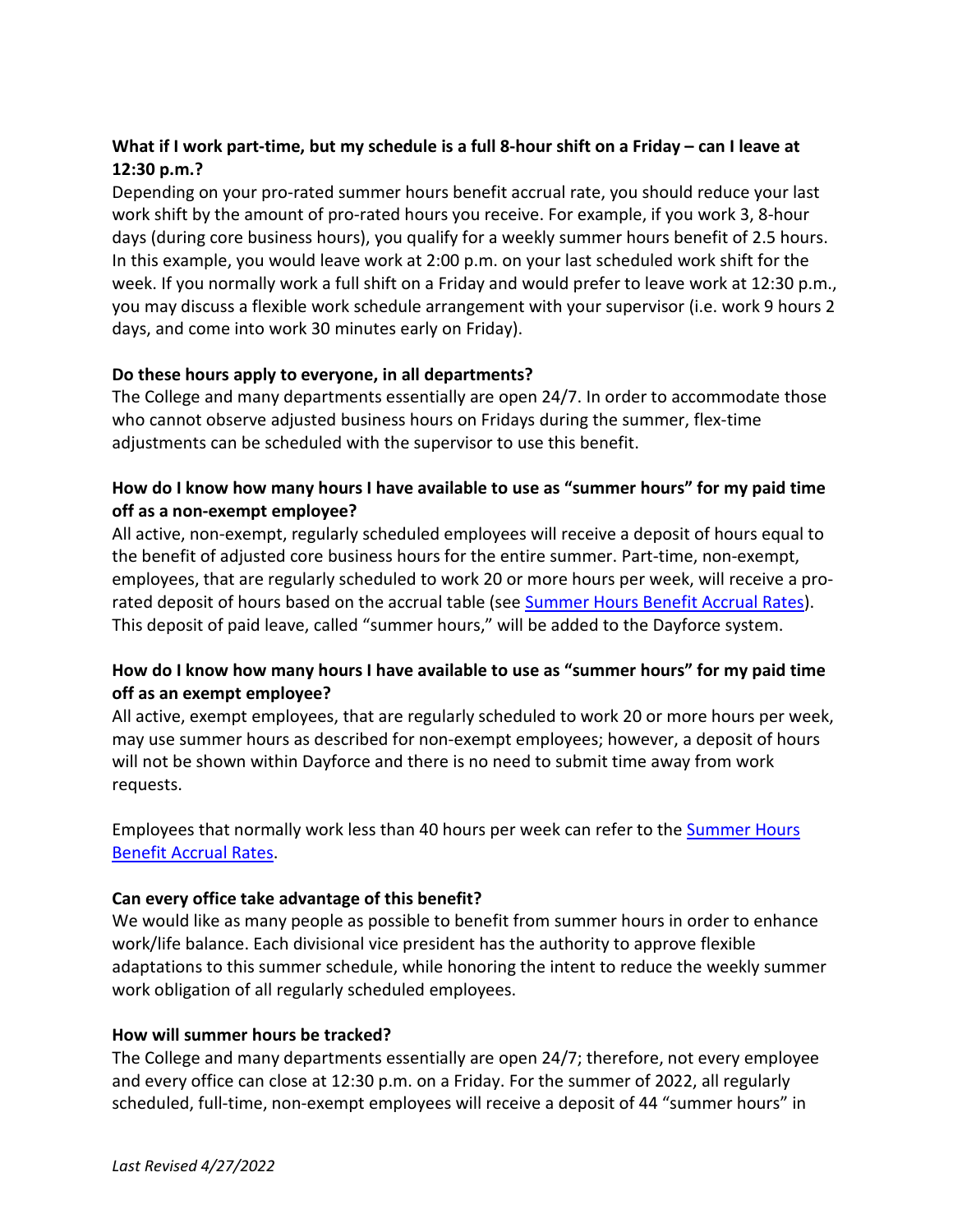their Dayforce account (11 weeks x 4 hours per week), and all those working a minimum of 20 hours per week, but less than 40, will receive a pro-rated amount. (See Summer Hours Benefit [Accrual Rates\)](#page-2-0)

Similar to vacation and sick time for non-exempt employees, the request for usage of summer hours will need to go through the *Time Away from Work* request and approval process in Dayforce. *Note: Exempt employees will not use the Time Away from Work request and approval process in Dayforce.*

This deposit of hours can only be used during the summer and will allow employees to more easily flex their hours to accommodate both personal and College needs. Once the bank is created, non-exempt employees can begin requesting time off in Dayforce for dates between May 26 and August 12. Any unused hours will be forfeited if not used by August 12, or if separated from the College prior to that date. The summer hours deposit of time may only be used by employees who are considered "active" and available to work, and is not time that is eligible for payout if an employee is on leave or separates from the College for any reason.

#### <span id="page-2-0"></span>**Summer Hours Benefit Accrual Rates**

The following schedule applies to the summer hours benefit accruals for regularly scheduled employees who work 12 months of the year.

| <b>Average Weekly Hours</b> | <b>Weekly Hours</b><br><b>Benefit</b> | <b>Maximum Hours Accumulation</b><br><b>Balance</b> |
|-----------------------------|---------------------------------------|-----------------------------------------------------|
| 36-40 Hours Per Week        |                                       | 44                                                  |
| 31-35 Hours Per Week        | 3.5                                   | 38.5                                                |
| 26-30 Hours Per Week        |                                       | 33                                                  |
| 21-25 Hours Per Week        | 2.5                                   | 27.5                                                |
| 20 Hours Per Week           |                                       |                                                     |

Employees who work 10-month or 11-month schedules will receive an amount of hours that coincides with the number of Fridays they are expected to work during the summer hours timeframe. HR will work with individual managers to ascertain specific dates for those employees.

# **What if I have a vacation, personal day, or sick day on a Friday where summer hours are in effect?**

Summer hours may be combined with vacation, personal, or sick time. Your supervisor must approve all requests for *Time Away From Work,* including the use of summer hours.

Exempt employees that have a day off on a Friday, only need to request a  $\frac{1}{2}$  day for the absence (personal, vacation, sick) as the other half of the shift is paid through summer hours.